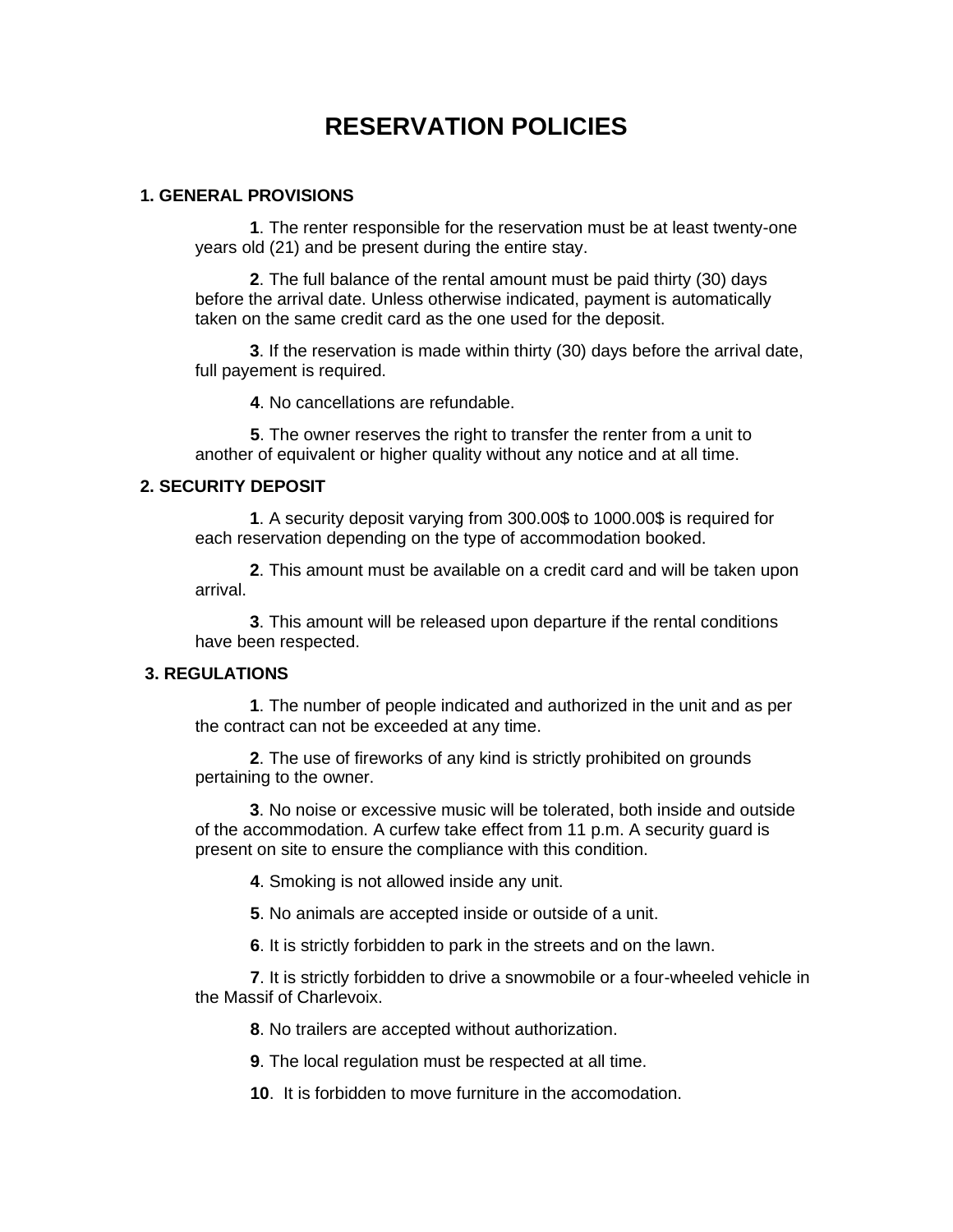**11**. It is also forbidden to move, disconnect or modify the electronic installation of devices present in the unit such as the television, DVD player, modem, router…

#### **4. SPA : CONDITION OF USE**

**1**. If the unit is equipped with a spa, there are risks inherent in its use such as : risk of drowning, heat stroke, falling on icy surfaces due to splashes from users. Use of the spa is at the own responsability of the user.

**2**. The person renting the unit must advise the other guests of these risks.

**3**. The Spa is for 6 people at a time.

**4.** This contract releases the owner and its agents from any prejudice caused by the use of the spa.

**5**. The owner will not be held responsible for any material damaged caused.

**6**. After the last use of the spa of the day, you must put in the water a shock treatment capsule located beside the spa.

**7.** If the spa is left in poor condition after your visit, a charge for an emergency emptying could be added to your final invoice.

### **5. PENALTIES**

**1**. Failure to comply with the indicated regulations on the renting contract will automatically result in a penalty equivalent to the security deposit. Any breakage of any equipement will directly be charged on the security deposit. In case of major breakage whose value is greater than the security deposit, the balance will be charged to the person responsible for the reservation.

**2**.In the event of non-compliance with the curfew followed by the intervention of the security guard a minimum penalty of 250\$ will be applied.

#### **6. OTHER PROVISIONS**

**1**.The owner cannot be held responsible for any outage of electricity, water supply or any other situation being beyond its control like case of force majeure.

**2.** The owner cannot be held responsible for any forgotten or lost item in the accommodations. Any object found by the owner and not claimed after a one month period will be donated to charity.

**3**. The owner does not ensure the functionning of the BBQ between October 1st and April 30.

**4.** The owner reserves the right to access the rented unit at any time, without prior warning and without the consent of the renter even on its absence.

## **7. FINAL DISPOSITIONS**

**1**. The renter understands and accepts the rental terms and conditions.